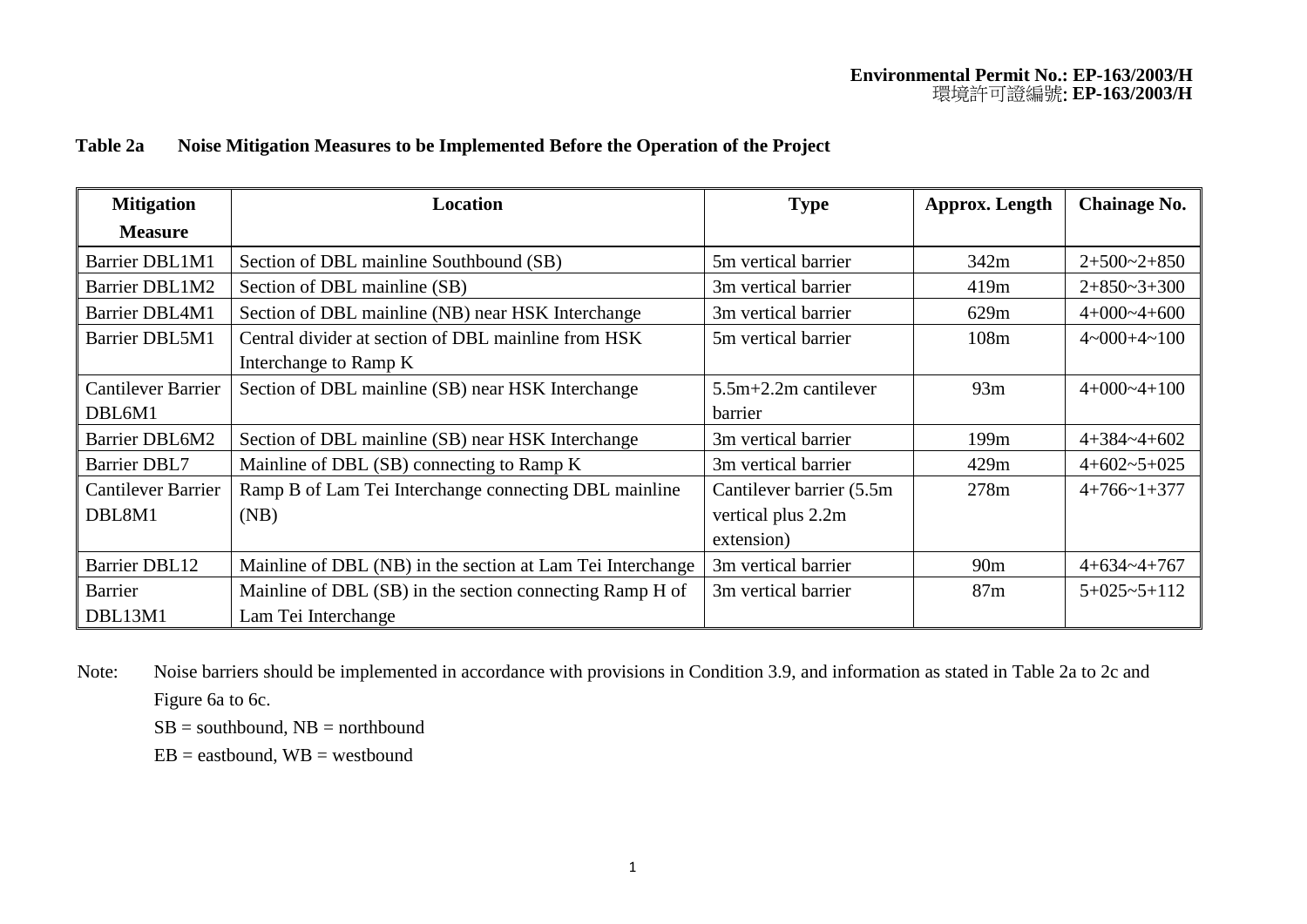## **Table 2a Noise Mitigation Measures to be Implemented Before the Operation of the Project**

| <b>Mitigation</b>         | <b>Location</b>                           | <b>Type</b>                            | Approx.          | <b>Chainage No.</b> |
|---------------------------|-------------------------------------------|----------------------------------------|------------------|---------------------|
| <b>Measure</b>            |                                           |                                        | Length           |                     |
| Barrier LT1M1             | Ramp C of Lam Tei Interchange             | 4m vertical barrier                    | 462m             | $0+300-0+815$       |
| <b>Cantilever Barrier</b> | Ramp A of Lam Tei Interchange             | Cantilever barrier (5.5m vertical plus | 366m             | $0+250-0+085$       |
| LT4                       |                                           | 2.2 extension)                         |                  |                     |
| Barrier LT5M2             | Ramp A of Lam Tei Interchange             | 5m vertical barrier                    | 150m             | $0+200-0+400$       |
| <b>Barrier LT8</b>        | Ramp H of Lam Tei Interchange             | 3m vertical barrier                    | 200m             | $0+492-0+679$       |
| <b>Cantilever Barrier</b> | Ramp D of Lam Tei Interchange             | Cantilever barrier (5.5m)              | 154 <sub>m</sub> | $0+250-0+100$       |
| LT11                      |                                           | vertical plus 2.5m extension)          |                  |                     |
|                           |                                           |                                        |                  |                     |
| Barrier LT12M1            | Ramp B of Lam Tei Interchange             | 3m vertical barrier                    | 181m             | $0+800-1+000$       |
| <b>Barrier YLH1</b>       | Ramp C of Lam Tei Interchange             | 5m vertical barrier                    | 388m             | $0+815-1+200$       |
| Barrier YLH2BM1           | Yuen Long Highway (EB) – north of Lam Tei | 5m vertical barrier                    | 283m             | $1+200-1+483$       |
|                           | Interchange                               |                                        |                  |                     |
| Barrier YLH4M1            | Yuen Long Highway (WB) – north of Lam Tei | 6m vertical barrier                    | 46m              | $3+342-3+388$       |
|                           | Interchange                               |                                        |                  |                     |
| Barrier YLH4M1a           | Yuen Long Highway (WB) – north of Lam Tei | 3m vertical barrier                    | 9m               | $3+333-3+342$       |
|                           | Interchange                               |                                        |                  |                     |
| Barrier YLH4M1b           | Yuen Long Highway (WB) – north of Lam Tei | 6m vertical barrier                    | 20m              | $3+313-3+333$       |
|                           | Interchange                               |                                        |                  |                     |

Note: Noise barriers should be implemented in accordance with provisions in Condition 3.9, and information as stated in Table 2a to 2c and Figure 6a to 6c.

 $SB = southbound, NB = northbound$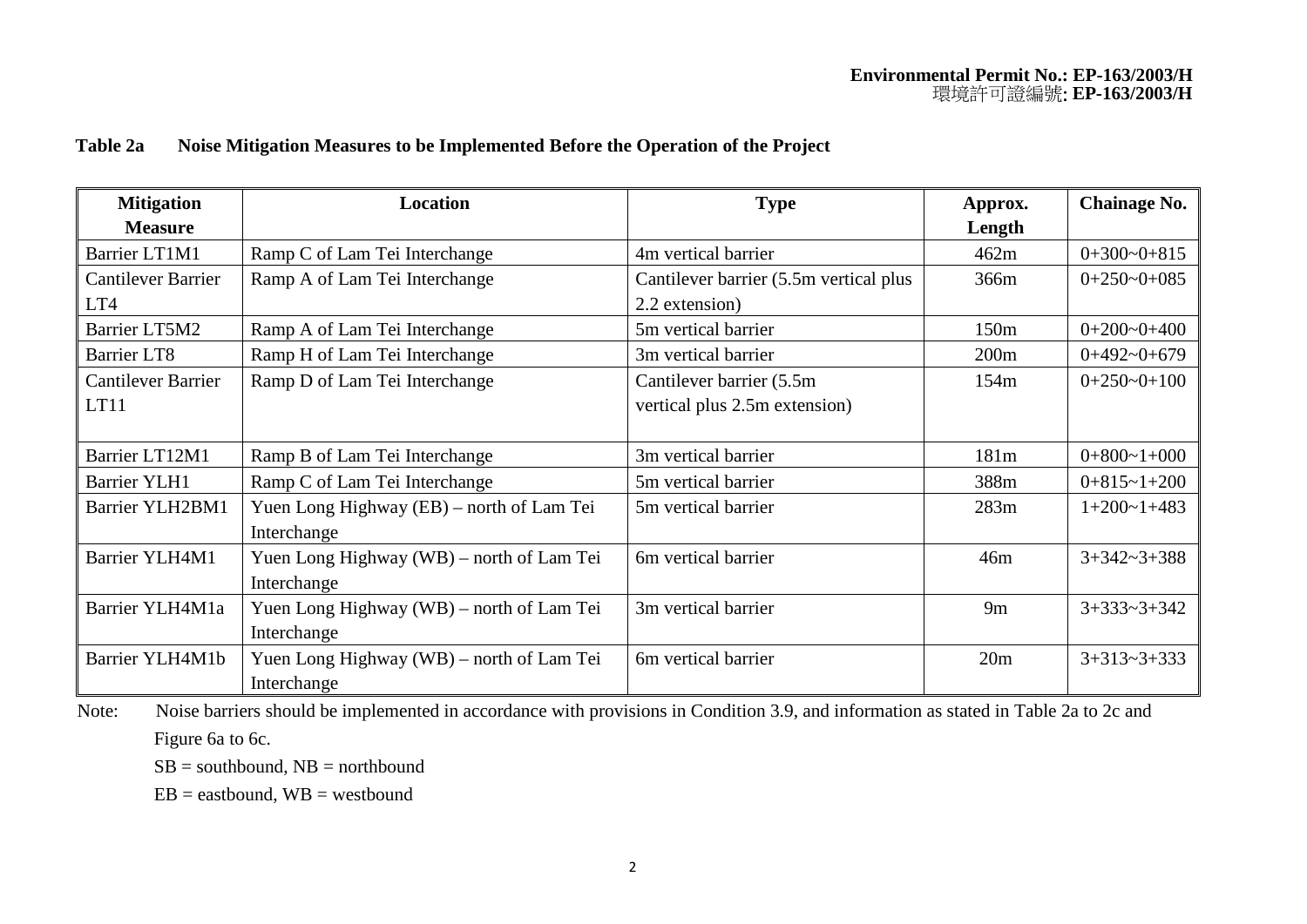## **Table 2a Noise Mitigation Measures to be Implemented Before the Operation of the Project**

| <b>Mitigation</b><br><b>Measure</b>           | Location                                                     | <b>Type</b>                                                                                                                                                                   | Approx. Length   | <b>Chainage No.</b> |
|-----------------------------------------------|--------------------------------------------------------------|-------------------------------------------------------------------------------------------------------------------------------------------------------------------------------|------------------|---------------------|
| <b>Cantilever Barrier</b><br>YLH <sub>5</sub> | Yuen Long Highway (WB) – north of Lam Tei<br>Interchange     | Cantilever barrier (5.5m)<br>vertical plus 2.5m extension)                                                                                                                    | 230m             | $0+100-3+313$       |
| <b>Barrier YLH6</b>                           | Yuen Long Highway (WB) – north of Lam Tei<br>Interchange     | 3m vertical barrier                                                                                                                                                           | 37m              | $2+800-2+850$       |
| <b>Barrier YLH7</b>                           | Yuen Long Highway (WB) – north of Lam Tei<br>Interchange     | 4m vertical barrier                                                                                                                                                           | 57m              | $2+750-2+800$       |
| <b>Barrier YLH8</b>                           | Yuen Long Highway (WB) – section near Lam<br>Tei Interchange | 6m vertical barrier                                                                                                                                                           | 552m             | $2+150-2+700$       |
| <b>Cantilever Barrier</b><br>YLH9             | Yuen Long Highway (WB) – south of Lam Tei<br>Interchange     | Cantilever barrier (5.5m<br>vertical plus 2.5m extension)                                                                                                                     | 404m             | $0+245-0+679$       |
| Barrier YLH10                                 | Yuen Long Highway (WB) – south of Lam Tei<br>Interchange     | 6m vertical barrier                                                                                                                                                           | 50 <sub>m</sub>  | $0+200-0+245$       |
| <b>Barrier YLH11</b>                          | Yuen Long Highway (EB) – south of Lam Tei<br>Interchange     | 5m vertical barrier (low noise)<br>surfacing on the slip road<br>from Castle Peak Road and<br>Bridge 2 between Tuen Mun<br>Road & Yuen Long Highway<br>as shown in Figure 10) | 160 <sub>m</sub> | $0+108-0+245$       |

Note: Noise barriers should be implemented in accordance with provisions in Condition 3.9, and information as stated in Table 2a to 2c and

Figure 6a to 6c.

 $SB =$  southbound,  $NB =$  northbound